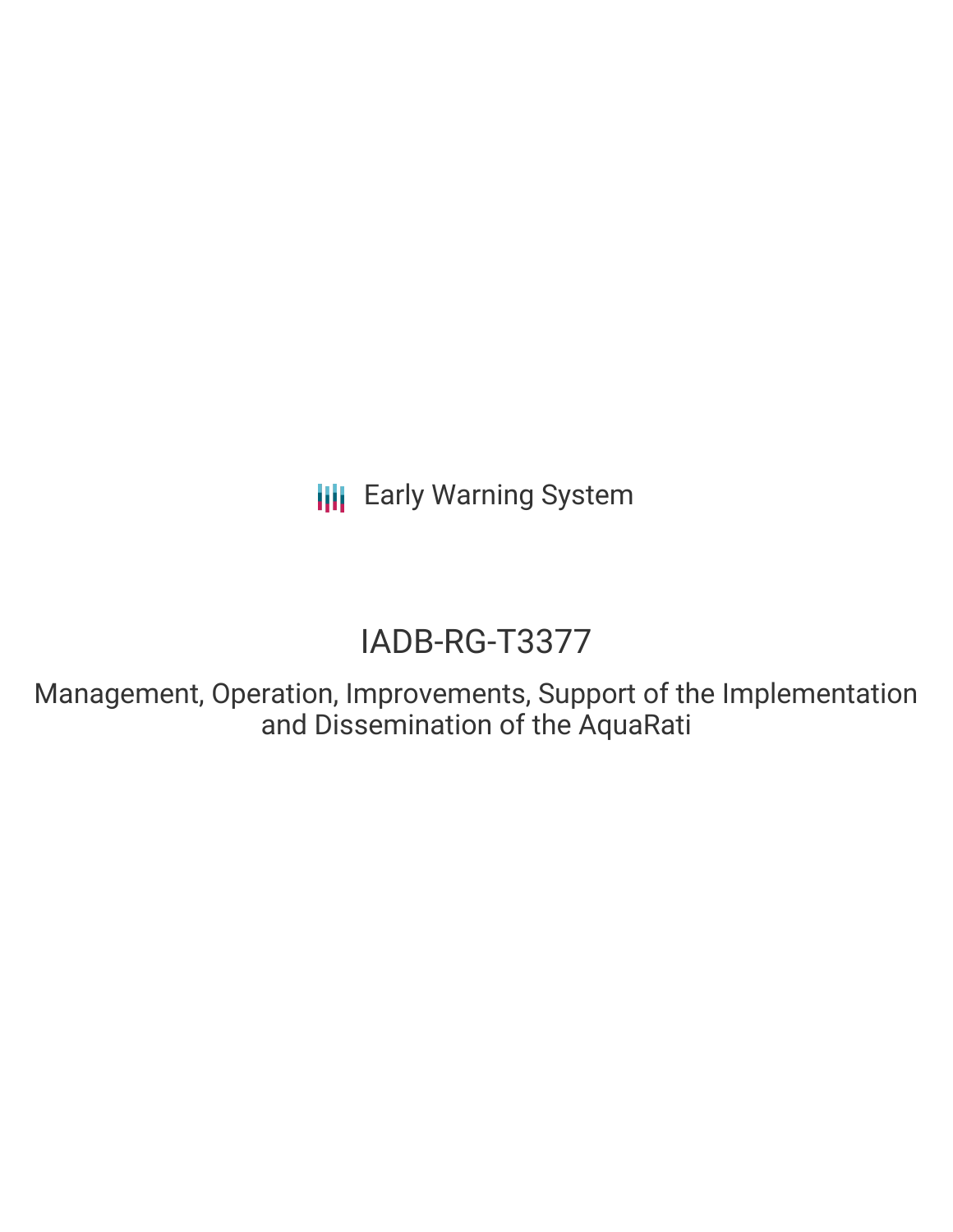

#### Early Warning System Management, Operation, Improvements, Support of the Implementation and Dissemination of the AquaRati IADB-RG-T3377

#### **Quick Facts**

| <b>Financial Institutions</b>  | Inter-American Development Bank (IADB)             |
|--------------------------------|----------------------------------------------------|
| <b>Status</b>                  | Active                                             |
| <b>Bank Risk Rating</b>        | C                                                  |
| <b>Voting Date</b>             | 2019-03-13                                         |
| <b>Borrower</b>                | Regional                                           |
| <b>Sectors</b>                 | <b>Technical Cooperation, Water and Sanitation</b> |
| <b>Investment Type(s)</b>      | Grant                                              |
| <b>Investment Amount (USD)</b> | $$0.50$ million                                    |
| <b>Project Cost (USD)</b>      | \$ 0.50 million                                    |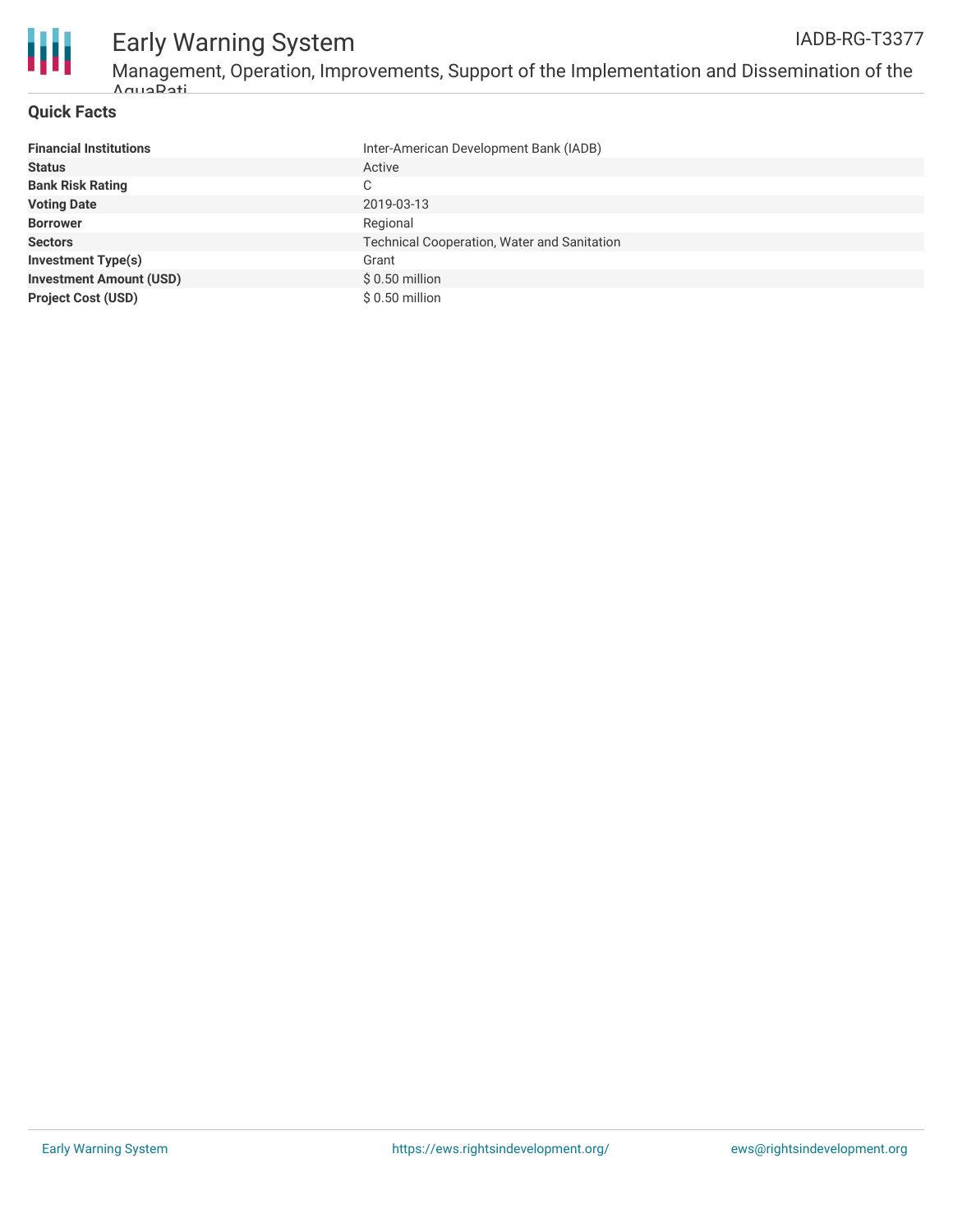

### **Project Description**

The main objective of this Technical Cooperation (TC) operation is to manage, support dissemination and operate the implementation of the AquaRating Program (a rating system for water and sanitation utilities) in a selected number of water and sanitation utilities in Latin America and the Caribbean (LAC), and to promote its use in LAC.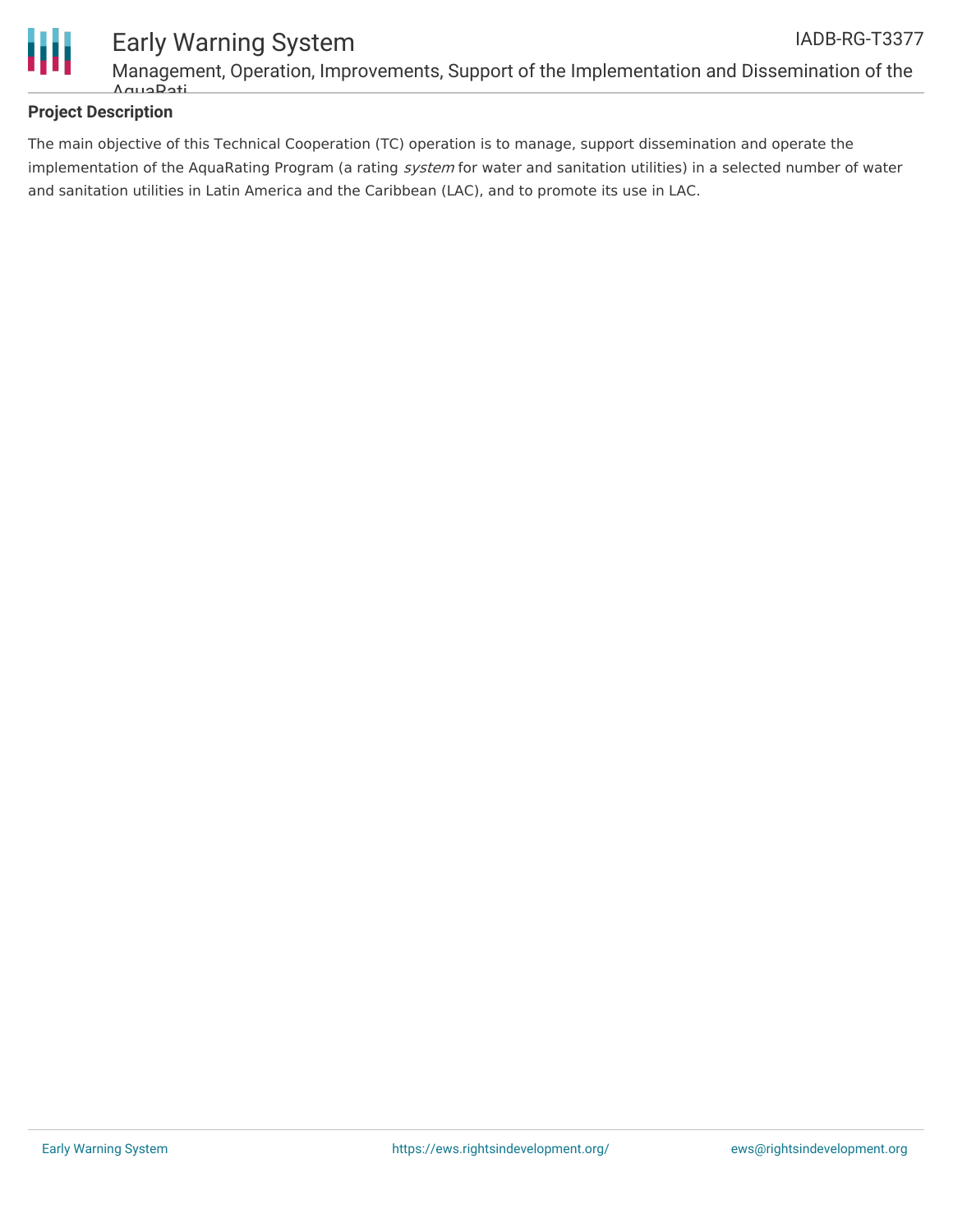

## Early Warning System

Management, Operation, Improvements, Support of the Implementation and Dissemination of the AquaRati

#### **Investment Description**

• Inter-American Development Bank (IADB)

Multidonor AquaFund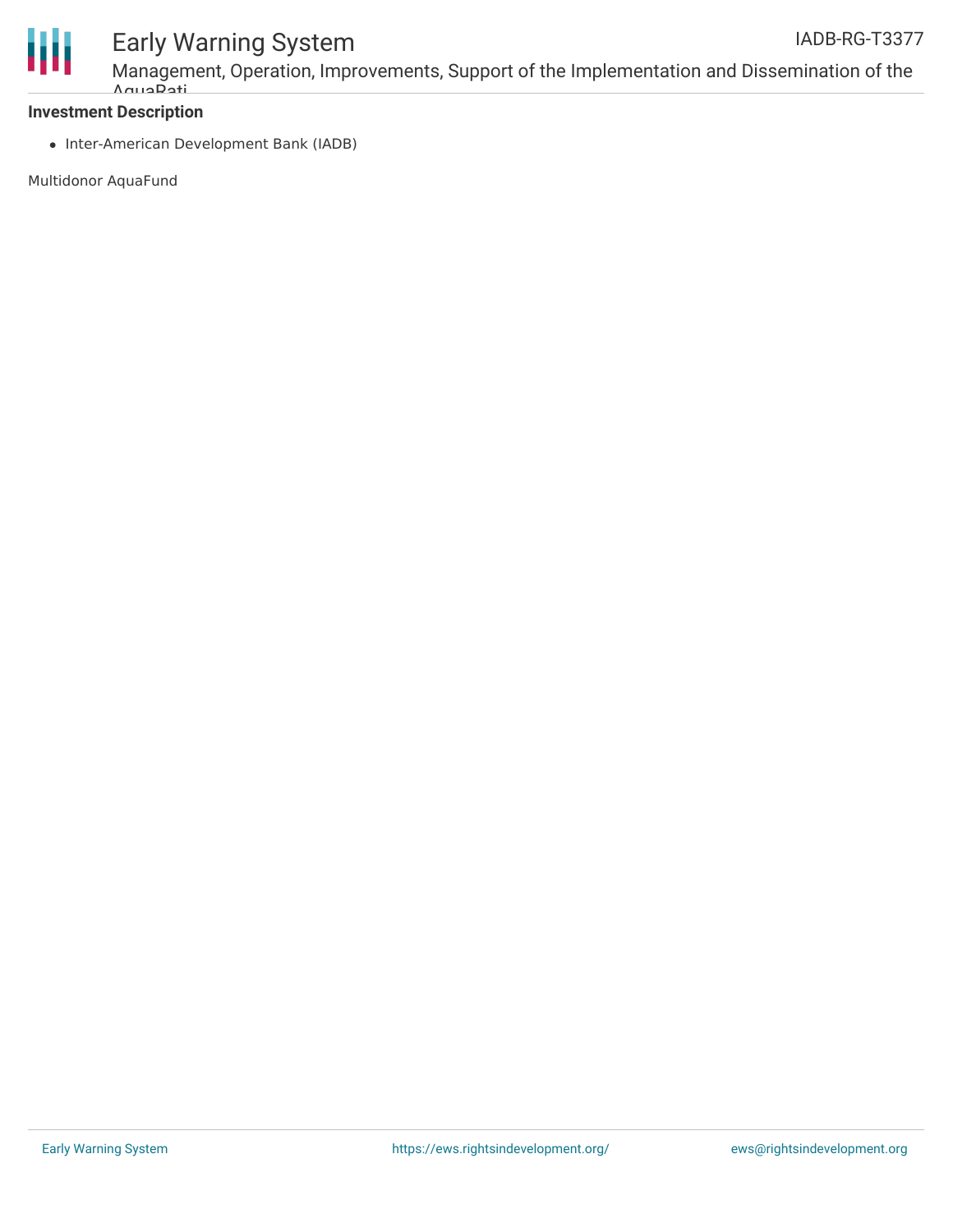

#### **Contact Information**

#### ACCOUNTABILITY MECHANISM OF IADB

The Independent Consultation and Investigation Mechanism (MICI) is the independent complaint mechanism and fact-finding body for people who have been or are likely to be adversely affected by an Inter-American Development Bank (IDB) or Inter-American Investment Corporation (IIC)-funded project. If you submit a complaint to MICI, they may assist you in addressing the problems you raised through a dispute-resolution process with those implementing the project and/or through an investigation to assess whether the IDB or IIC is following its own policies for preventing or mitigating harm to people or the environment. You can submit a complaint by sending an email to MICI@iadb.org. You can learn more about the MICI and how to file a complaint at http://www.iadb.org/en/mici/mici,1752.html (in English) or http://www.iadb.org/es/mici/mici,1752.html (Spanish).